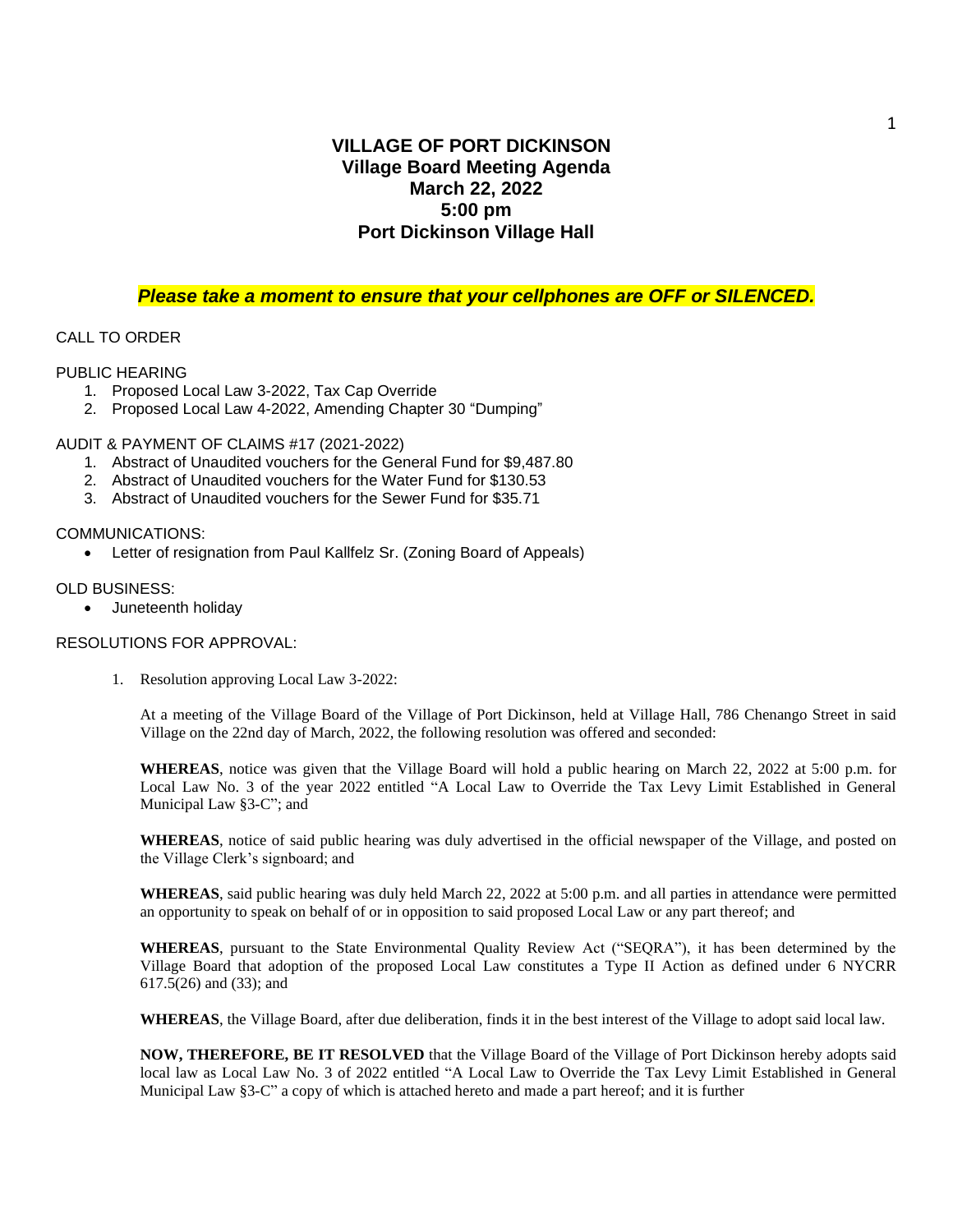**RESOLVED** that the Village Clerk be and hereby is directed to enter said Local Law in the minutes of this meeting and to enter said Local Law in the Local Law Book of the Village of Port Dickinson, and to give due notice of the adoption of said Local Law to the Secretary of State; and it is further

**RESOLVED** that this resolution will take effect immediately upon filing with the Department of State.

2. Resolution approving Local Law 4-2022

At a meeting of the Village Board of the Village of Port Dickinson, held at Village Hall, 786 Chenango Street in said Village on the 22nd day of March, 2022, the following resolution was offered and seconded:

**WHEREAS**, notice was given that the Village Board will hold a public hearing on March 22, 2022 at 5:00 p.m. for Local Law No. 4 of the year 2022 entitled "A Local Law Amending Chapter 30 'Dumping'"; and

**WHEREAS**, notice of said public hearing was duly advertised in the official newspaper of the Village, and posted on the Village Clerk's signboard; and

**WHEREAS**, said public hearing was duly held March 22, 2022 at 5:00 p.m. and all parties in attendance were permitted an opportunity to speak on behalf of or in opposition to said proposed Local Law or any part thereof; and

**WHEREAS**, pursuant to the State Environmental Quality Review Act ("SEQRA"), it has been determined by the Village Board that adoption of the proposed Local Law constitutes a Type II Action as defined under 6 NYCRR 617.5(26) and (33); and

**WHEREAS**, the Village Board, after due deliberation, finds it in the best interest of the Village to adopt said local law.

**NOW, THEREFORE, BE IT RESOLVED** that the Village Board of the Village of Port Dickinson hereby adopts said local law as Local Law No. 4 of 2022 entitled "A Local Law Amending Chapter 30 'Dumping'" a copy of which is attached hereto and made a part hereof; and it is further

**RESOLVED** that the Village Clerk be and hereby is directed to enter said Local Law in the minutes of this meeting and to enter said Local Law in the Local Law Book of the Village of Port Dickinson, and to give due notice of the adoption of said Local Law to the Secretary of State; and it is further

**RESOLVED** that this resolution will take effect immediately upon filing with the Department of State.

3. At a meeting of the Village Board of the Village of Port Dickinson, held at Village Hall, 786 Chenango Street in said Village on the 22nd day of March, 2022, the following resolution was offered and seconded:

**WHEREAS**, the Village Board duly adopted the "NYS Fire Prevention and Building Construction" code to provide minimum requirements to safeguard the public safety of the Village; and

**WHEREAS,** the Village Code Enforcement Officer administers and enforces all provisions of the New York State Uniform Fire Prevention and Building Code, the New York State Energy Code, and the Village Code; and

**WHEREAS,** the Village requires the issuance of a building permit for the construction, enlargement, alteration, repair, removal or demolition of any building or other structure; and

**WHEREAS**, the New York State Uniform Fire Prevention and Building Code regulates the design, construction, installation, alteration and repair of equipment and systems using solar systems; and

**WHEREAS**, the New York State Energy Research and Development Authority has developed a New York State Unified Solar Permit that reduces the cost for solar projects by streamlining municipal permitting processes; and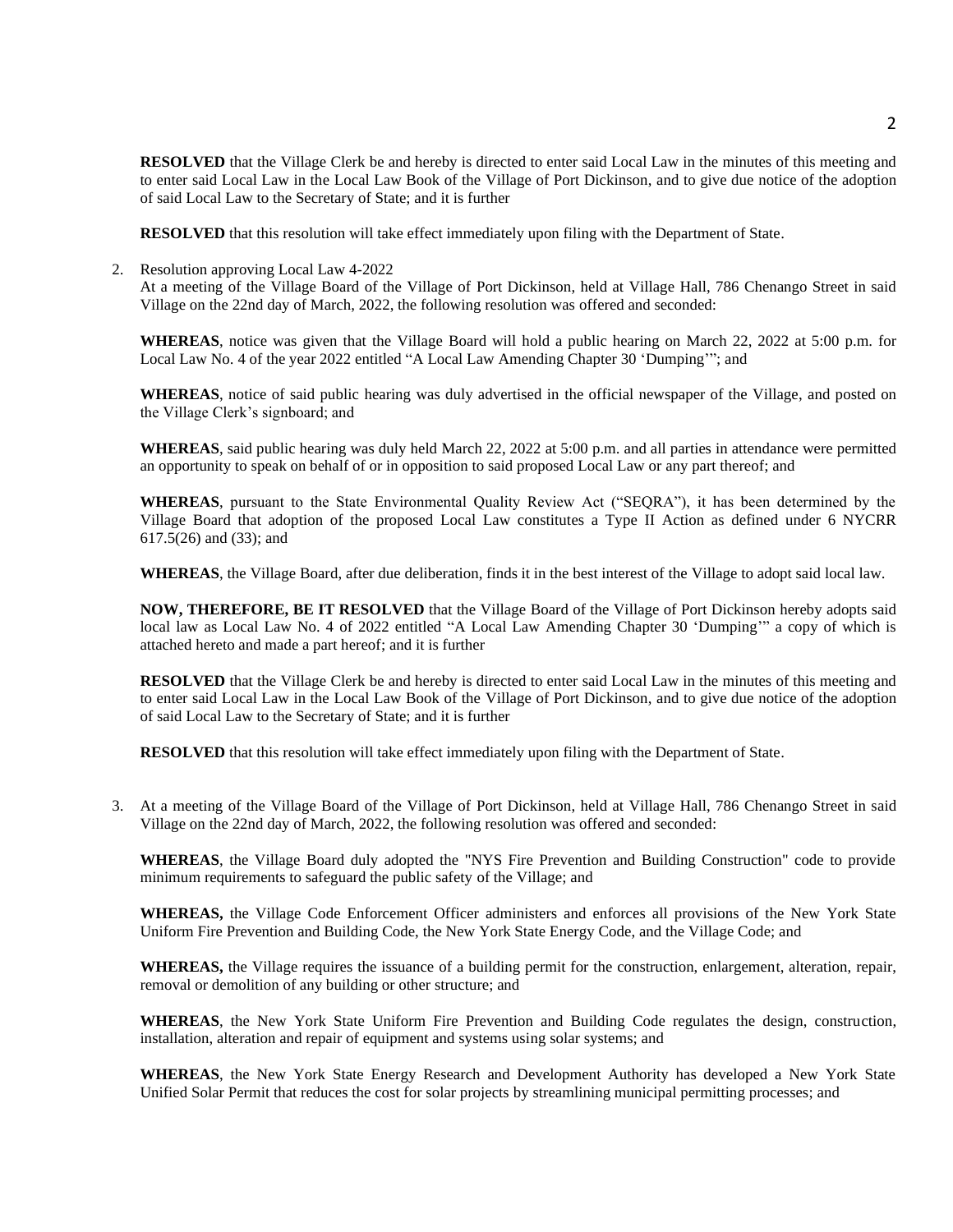**WHEREAS**, the Village Board desires to promote the streamlining of the application process for small-scale photovoltaic system installations under 25 kW in size by adopting the New York State Unified Solar Permit application form and implementing the new procedures.

**NOW THEREFORE, BE IT RESOLVED,** that the Village of Port Dickinson hereby adopts the New York State Unified Solar Permit application form and procedures for the installation of small scale photovoltaic systems; and it is further

**RESOLVED,** that the Village Code Enforcement Officer is hereby directed to use said New York State Unified Solar Permit application for and procedures in the issuance of building permits for the installation of small-scale photovoltaic systems; and it is further

**RESOLVED,** that any further actions required of the Village to effect the foregoing are hereby authorized and the Mayor is hereby authorized to execute and deliver any instruments, documents or the like as required to effect the same.

**RESOLVED** that this resolution will take effect immediately.

NEW BUSINESS/DISCUSSION:

ADJOURNMENT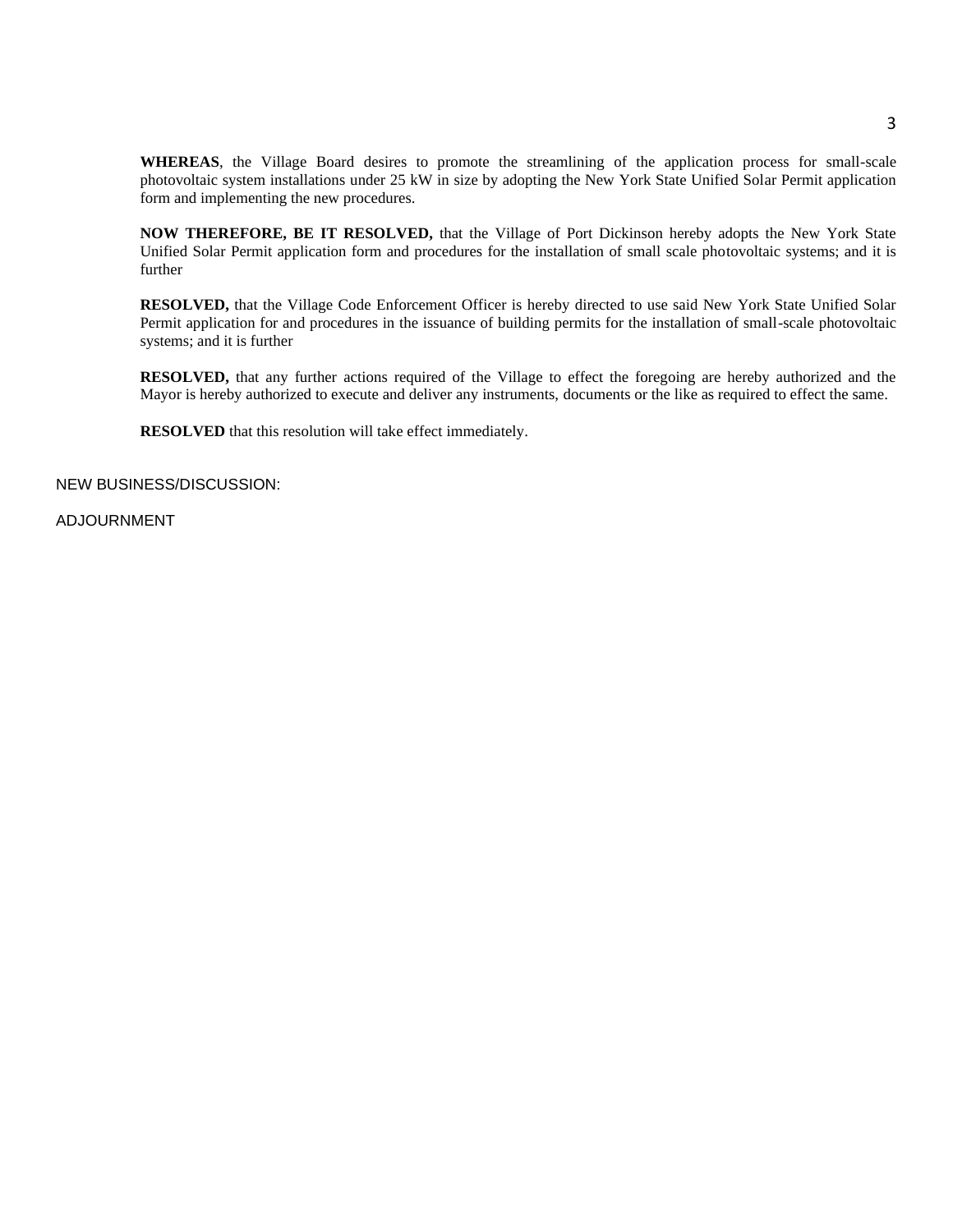# **VILLAGE OF PORT DICKINSON LOCAL LAW NO. 3 FOR THE YEAR 2022 LOCAL LAW TO OVERRIDE THE TAX LEVY LIMIT ESTABLISHED IN GENERAL MUNICIPAL LAW §3-C**

Be it enacted by the Village Board of the Village of Port Dickinson as follows:

## **Section 1. Legislative Intent.**

It is the intent of this local law to override the limit on the amount of real property taxes that may be levied by the Village of Port Dickinson pursuant to General Municipal Law §3-c, and to allow the Village of Port Dickinson to adopt a budget for the fiscal year beginning June 1, 2022 and ending May 31, 2023 that requires a real property tax levy in excess of the "tax levy limit" as defined by General Municipal Law §3-c.

## **Section 2. Authority.**

This local law is adopted pursuant to subdivision 5 of General Municipal Law §3-c, which expressly authorizes the Village Board to override the tax levy limit by the adoption of a local law approved by vote of at least sixty percent (60%) of the Village Board.

#### **Section 3. Tax Levy Limit Override.**

The Village Board of the Village of Port Dickinson, County of Broome is hereby authorized to adopt a budget for the 2022/2023 fiscal year that requires a real property tax levy in excess of the amount otherwise prescribed in General Municipal Law §3-c.

#### **Section 4. Remainder**

Except as hereinabove amended, the remainder of the Code of the Village of Port Dickinson shall remain in full force and effect.

#### **Section 5. Separability**

The provisions of this Local Law are separable and if any provision, clause, sentence, subsection, word or part thereof is held illegal, invalid, unconstitutional, or inapplicable to any person or circumstance, such illegality, invalidity or unconstitutionality, or inapplicability shall not affect or impair any of the remaining provisions, clauses, sentences, subsections, words, or parts of this local law or their application to other persons or circumstances. It is hereby declared to be the legislative intent that this local law would have been adopted if such illegal, invalid, or unconstitutional provision, clause, sentence, subsection, word or part had not been included therein, and as if such person or circumstance, to which the local law or part thereof is held inapplicable, had been specifically exempt therefrom.

## **Section 6. Effective Date**

This Local Law shall take effect immediately upon filing with the New York State Secretary of State in accordance with Section 27 of the Municipal Home Rule Law.